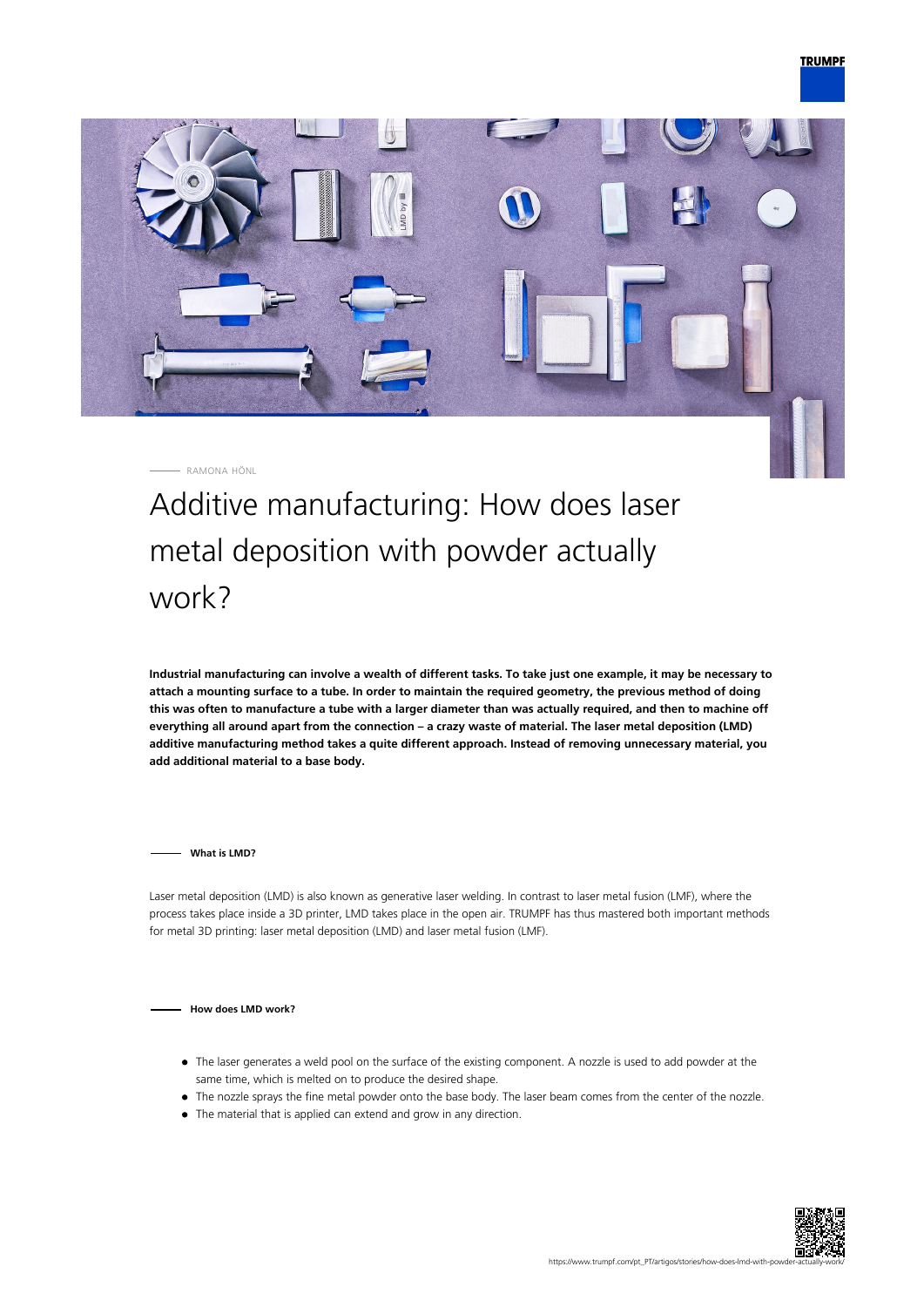

Sustainable metal processing – instead of manufacturing a part, like this spiral shape, by milling down a thick tube, laser metal deposition (LMD) enables you to selectively apply the parts that you actually need.



An employee sets up the machine, then it's all systems go.



Time to process the order – a TRUMPF laser applies a metal layer onto a tool for a press in the automotive industry.

## **What are the benefits of LMD?**

- LMD saves time: Compared against other additive methods it enables higher build rates, which speeds up the process.
- LMD enables you to switch between different materials in additive manufacturing. Several different powder containers can be active, which means alloys can also be formed. The spectrum ranges from nickel, cobalt, and aluminum through to copper and titanium. By combining different materials, it is also possible to create structures similar to a sandwich design.
- Great creative freedom: Since there is no need for a build chamber, it is also possible to build large components. The laser also has unrestricted access to the base body.

**What is LMD suitable for?**

- For coating components, for example anti-wear or anti-corrosion coatings.
- For repairing damaged metal components.
- For relatively straightforward prototypes and one-off designs.

## **Which industries use LMD?**

LMD can be found in many industries, for example the aviation and aerospace, energy, petrochemical, automotive, and medical technology sectors.